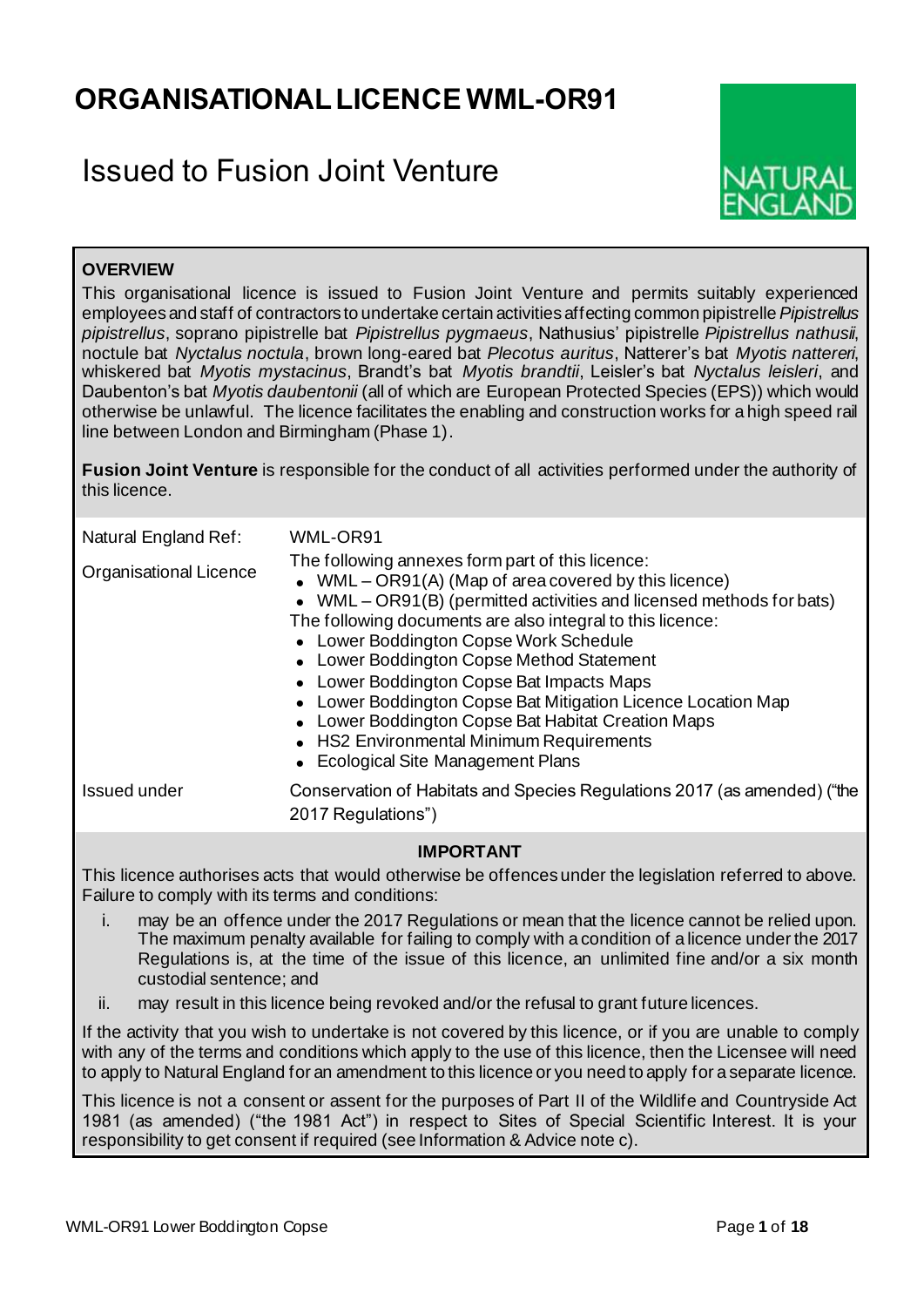Under the Conservation of Habitats and Species Regulations 2017 Natural England has granted this licence to affect common pipistrelle *Pipistrellus pipistrellus*, soprano pipistrelle bat *Pipistrellus pygmaeus*, Nathusius' pipistrelle *Pipistrellus nathusii*, noctule bat *Nyctalus noctula*, brown long-eared bat *Plecotus auritus*, Natterer's bat *Myotis nattereri*, whiskered bat *Myotis mystacinus*, Brandt's bat *Myotis brandtii*, Leisler's bat *Nyctalus leisleri*, and Daubenton's bat *Myotis daubentonii*, for the purpose of:

**Imperative reasons of overriding public interest including those of a social or economic nature and beneficial consequences of primary importance for the environment, under regulation 55(2)(e) of the 2017 Regulations, being satisfied that as regards the purpose specified in this licence that there is no satisfactory alternative and that the actions authorised will not be detrimental to the maintenance of the populations of the species concerned at a favourable conservation status in their natural range.**

to: **Fusion Joint Venture** (hereafter referred to as the "**Licensee**") of The Gate House, Gatehouse Way, Aylesbury, Buckinghamshire, HP19 8DB.

**To:** Carry out the activities detailed in

• Annex WML – OR91(B)

**Between the dates of:** 30 June 2021 and 31st December 2031

**Project Description:** Licensed activities associated with enabling and construction works for a highspeed rail line between London and Birmingham (Phase 1).

**At:** The Licensed Area shown as a blue polygon on the map in Annex WML-OR91(A).

This licence is granted subject to the Licensee, including its servants and named agents, adhering to:

- the licence terms and conditions specified below and in the Annexes to this licence:
	- and
- the Lower Boddington Copse Method Statement, the Lower Boddington Copse Work Schedule, the Lower Boddington Copse Bats Impacts Map, the Lower Boddington Copse Bat Compensation Maps, and the HS2 Environmental Minimum Requirements.

Terms and requirements that express conditionality are conditions of this licence whether so called or not.

The headings used in this licence and its Annexes are for convenience only and shall have no effect upon the interpretation of this licence or its conditions.

## **DEFINITIONS used in this licence**

| Accredited Agent(s)      | A suitably trained and experienced person who has been appointed by the<br>Named Ecologist (in accordance with Condition 3) and who is able to carry<br>out work under this licence without the personal supervision of the Named<br>Ecologist.                                                   |
|--------------------------|---------------------------------------------------------------------------------------------------------------------------------------------------------------------------------------------------------------------------------------------------------------------------------------------------|
| <b>Appointed Person</b>  | An employee of the Licensee who is nominated to act as a single point of<br>contact for Natural England with regard to this licence and is responsible<br>for overseeing use of the licence, including record keeping, reporting and<br>compliance.                                               |
| Assistant(s)             | A person assisting a Named Ecologist or Accredited Agent who has been<br>appointed by the Named Ecologist (in accordance with Condition 3) and<br>who is only authorised to act under this licence whilst they are under the<br>direct supervision of the Named Ecologist or an Accredited Agent. |
| <b>HS2 Environmental</b> | The environmental minimum requirements set out the government's high                                                                                                                                                                                                                              |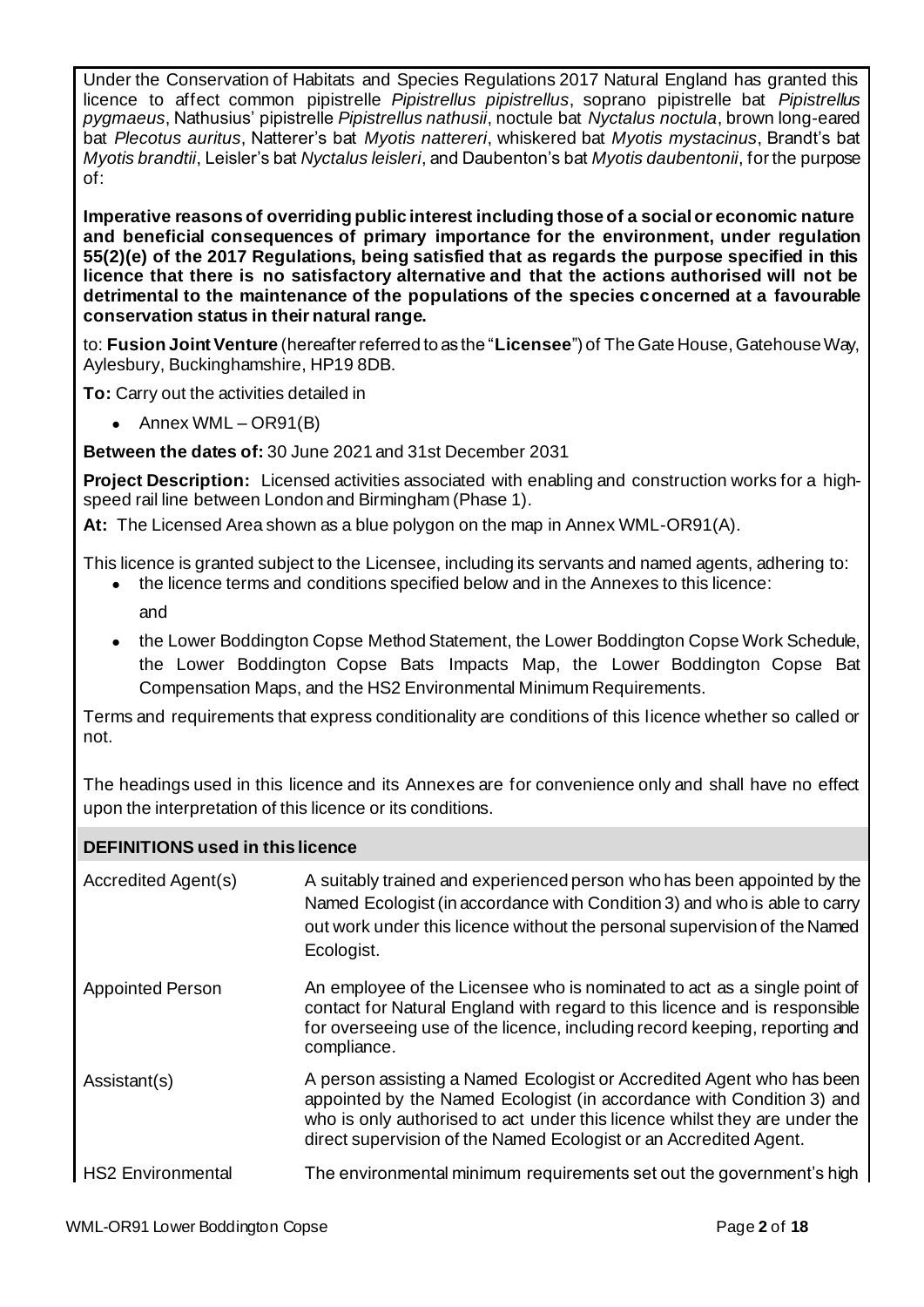| <b>Minimum Requirements</b>                                | level environmental and sustainability commitments that accompany the<br>High Speed Rail (London - West Midlands) Act 2017.                                                                                                                                                                                                                                                                                                                                                                                        |
|------------------------------------------------------------|--------------------------------------------------------------------------------------------------------------------------------------------------------------------------------------------------------------------------------------------------------------------------------------------------------------------------------------------------------------------------------------------------------------------------------------------------------------------------------------------------------------------|
| <b>Ecological Site</b><br>Management Plans<br>(ESMPs)      | HS2 Ltd Contractors are required to produce ESMPs for habitat creation<br>areas, designated sites and ancient woodlands, as prescribed by<br>paragraph 4.8.3 of the Environmental Minimum Requirements (EMRs).<br>These plans set out the site-specific control measures for HS2 contractors<br>working within local authorities along the Phase One route.                                                                                                                                                        |
| <b>Licensed Area</b>                                       | The area covered by this licence including Lower Boddington Copse at SP<br>4824 5130 shown as shown as a blue polygon on the map in Annex WML-<br>OR91(A).                                                                                                                                                                                                                                                                                                                                                         |
| Named Ecologist                                            | being a<br>$\mathsf{D}$ .<br>professional ecological consultant who has satisfied Natural England that<br>he has the relevant skills, knowledge and experience of the species<br>concerned (or such other person as approved in writing by Natural<br>England) and who is authorised by the Licensee to act on its behalf for the<br>purposes of this licence.                                                                                                                                                     |
| <b>Lower Boddington Copse</b><br><b>Bat Impacts Maps</b>   | The two impact maps, given reference numbers Figure Da Bat Mitigation<br>Licence Impact Areas dated 30 March 2021 and Figure Db Bat Mitigation<br>Licence Impacted Trees with Roosting Potential dated 18 May 2021 of the<br>Licenced Area submitted to Natural England on 18 May 2021, or the latest<br>revised version that has been submitted by the Licensee and approved in<br>writing by Natural England.                                                                                                    |
| <b>Bat Mitigation Licence</b><br><b>Location Map</b>       | The map, given reference number C5b Location Map dated 30 March<br>2021, of the Licenced Area submitted to Natural England on 18 May 2021,<br>or the latest revised version that has been submitted by the Licensee and<br>approved in writing by Natural England.                                                                                                                                                                                                                                                 |
| Lower Boddington Copse<br><b>Bat Habitat Creation Maps</b> | The maps given the following reference numbers Figure E3a Bat Mitigation<br>Licence Mitigation - Roost Features dated 04 May 2021, Figure E3b Bat<br>Mitigation Licence Mitigation - Temporary Planting dated 06 May 2021 and<br>Figure E3c Bat Mitigation Licence Mitigation - Permanent Planting dated<br>04 May 2021, of the Licenced Area submitted to Natural England on 18<br>May 2021, or the latest revised version that has been submitted by the<br>Licensee and approved in writing by Natural England. |
| Lower Boddington Copse<br><b>Method Statement</b>          | The method statement for bats at the Licensed Area, submitted to Natural<br>England using template WML-A13.3 (01/19) on 18 May 2021 or the latest<br>revised version that has been submitted by the Licensee and approved in<br>writing by Natural England.                                                                                                                                                                                                                                                        |
| Lower Boddington Copse<br><b>Work Schedule</b>             | The schedule of works at the Licensed Area, submitted to Natural England<br>dated 17 May 2021 using template WML-A13a-E5a&b, or the latest<br>revised version that has been submitted by the Licensee and approved in<br>writing by Natural England.                                                                                                                                                                                                                                                               |
|                                                            | References to specific sections, figures or other parts of a document apply to the relevant section, figure<br>or part in the revised and approved version unless otherwise stated.                                                                                                                                                                                                                                                                                                                                |
| <b>LICENCE CONDITIONS</b>                                  |                                                                                                                                                                                                                                                                                                                                                                                                                                                                                                                    |

1. This licence includes Annex WML-OR91(A) and Annex WML-OR91(B), which contain additional terms and conditions of use.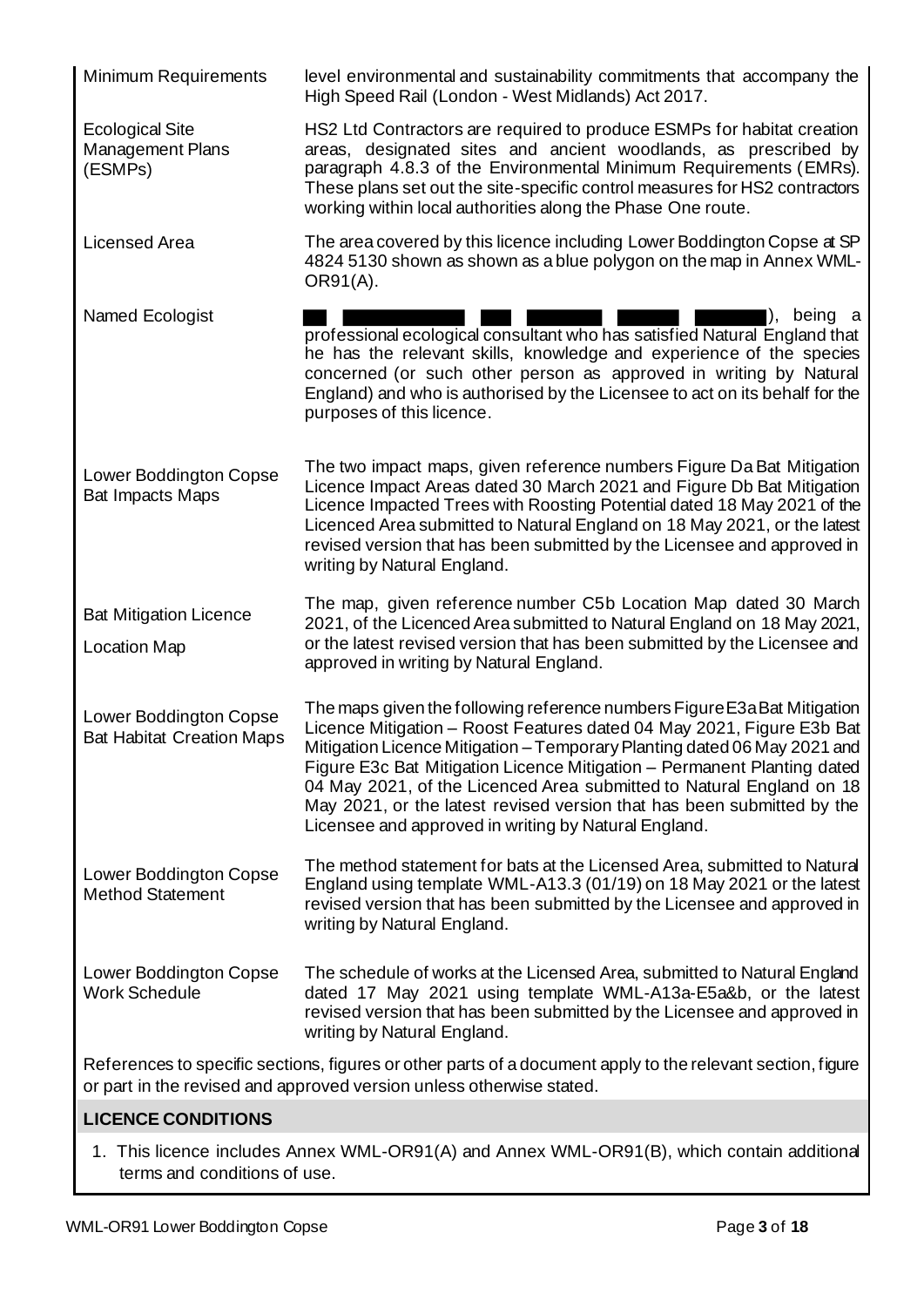## **People authorised to use this licence**

- 2. Licensed activities may only be carried out under this licence by:
	- a) the Named Ecologist;
	- b) Accredited Agents; and
	- c) Assistants.
- 3. An Accredited Agent or Assistant must carry a signed copy of the authorisation letter from the Named Ecologist, appointing them by name for the purpose of this licence, while carrying out licensed activities in the Licensed Area and must produce this authorisation letter to any police or Natural England officer on request.

## **Working under this licence**

- 4. The Licensee has primary responsibility for ensuring that all activities carried out in the Licensed Area comply with the terms and conditions of the licence.
- 5. Before commencing activities under this licence, the Licensee shall nominate an Appointed Person whose details will be provided to Natural England in writing to oversee use of this licence. The Licensee shall promptly update Natural England in writing of a replacement Appointed Person if that person changes.
- 6. The Named Ecologist is responsible for undertaking and/or overseeing the work undertaken in respect of the licensed species. The Named Ecologist is responsible for checking the suitability and competence of any Accredited Agents or Assistants employed in the Licensed Area to undertake the required duties.
- 7. The Licensee and all persons acting under this licence must comply with:
	- a) the terms and conditions of this licence and its Annexes WML OR91(A) and WML OR91(B); and
	- b) the Lower Boddington Copse Method Statement, Bat Mitigation Licence, Lower Boddington Copse Location Map, the Lower Boddington Copse Work Schedule, the Lower Boddington Copse Bat Impacts Maps and the Lower Boddington Copse Bat Compensation Maps; and
	- c) HS2 Environmental Minimum Requirements.
- 8. If there are conflicts or inconsistencies between commitments in the documents in condition 7(b) and the terms and conditions of this licence and its annexes, the licence and annexes will prevail. Any other conflicts or inconsistencies between the documents in condition 7(b) will be interpreted on a precautionary basis to ensure the protection of bats.
- 9. While engaged in licensed activities, the Licensee shall make a copy of the licence and its Annexes available for inspection on each site in the Licensed Area where the activities are taking place and shall produce it on demand to any constable or an of ficer of Natural England.
- 10.All reasonable precautions must be taken to ensure that unnecessary suffering and harm to the species covered by this licence is avoided.

## **Where the licence may be used**

11. This licence may only be used within the Licensed Area and for the activities specified in Annex WML–OR91(B).

## **Surveying and Monitoring**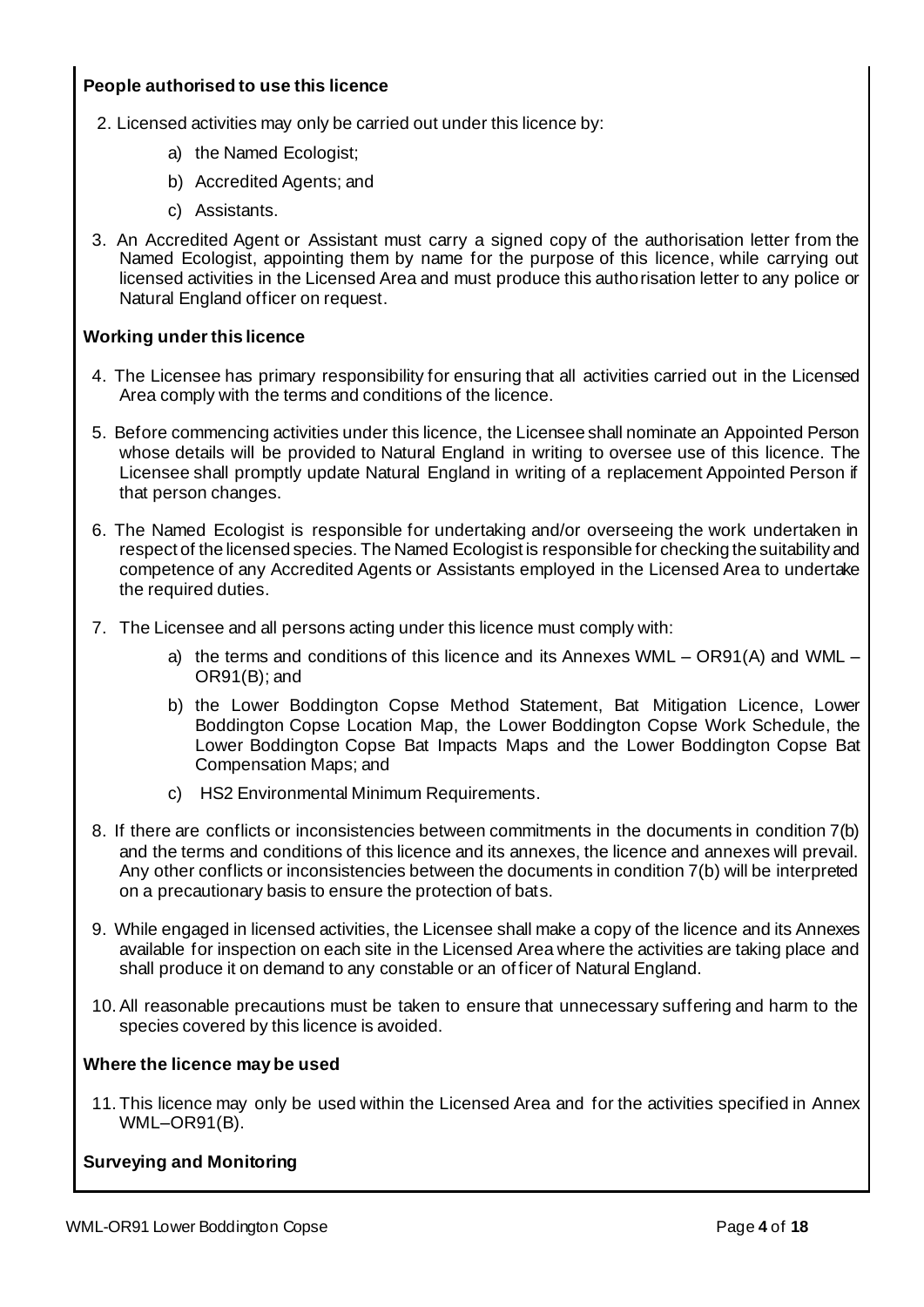- 12.Pre felling surveys must be appropriately resourced and undertaken at suitable times and in accordance with Annex WML-OR91(B).
- 13.Monitoring must be undertaken in accordance with section E4.2b of the Lower Boddington Copse Method Statement and The Lower Boddington Copse ESMPs (see definition above). Any relevant amendments to monitoring will be agreed with Natural England through a licence modification request and the Strategy will be reviewed before the end of the licence.

### **Recording and reporting requirements**

- 14.The Licensee must maintain a record of all bat-related activities carried out under the authority of this licence necessary for reporting to Natural England, including (as a minimum):
	- a) a list of all persons authorised to act under the licence and in what capacity (i.e. Accredited Agent or Assistant);
	- b) any action undertaken under this licence;
	- c) any mitigation or compensation provision;
	- d) any surveying and monitoring conducted;
	- e) any dead or injured bat found in the Licensed Area; and
	- f) any incidents or reports of activities in breach of this licence, including details of steps taken, and any disciplinary, remedial or corrective action.

These records are to be kept until two years after the final licensed action is undertaken and are to be made available for inspection by Natural England at any reasonable time.

- 15.Survey and monitoring records for bats must be submitted to the Local Biological Record Centre and to the relevant national recording scheme (or National Biodiversity Network (NBN) Atlas if there is no appropriate scheme) every other year.
- 16.An annual report of activities conducted under this licence must be sent by the Licensee to Natural England (at the address given below) for the first reporting year of 29 June 2021 – 31 December 2021 and submitted by 14 January 2022, and thereafter by 14 January for each subsequent reporting year of 01 January – 31 December, even if the licence is not used.
- 17.The long-term Mitigation, Monitoring and Management of the site will be reviewed after 8 years.

## **Future management**

18.All ESMPs applicable to the Licensed Area, or any part of it, must be updated to include the bat specific habitat management, maintenance and monitoring by or on behalf of the Licensee before the 31st October 2021, or prior to required actions and in line with the licensing requirements of the Lower Boddington Copse Method Statement and Lower Boddington Copse ESMPs (see definition above). The Licensee shall ensure compliance with the requirements of all ESMPs applicable to the Licensed Area, or any part of it, for the full period of the licence and will consult with Natural England in relation to any amendment or proposed amendment to any such ESMP.

## **Licence compliance**

19.For the purpose of ascertaining whether the conditions of this licence are being, or have been, complied with, the Licensee, the Named Ecologist and each Accredited Agent, Appointed Person and Assistant shall permit an officer of Natural England reasonable access to land where operations are being undertaken under this licence. Officers of Natural England shall also be permitted to be present during any operations carried out under the authority of this licence. Any such officer of Natural England may be required to produce his/her identification on demand and will be permitted to be accompanied by such persons as he/she considers necessary for the purpose of the visit. The Named Ecologist and each Accredited Agent, Appointed Person and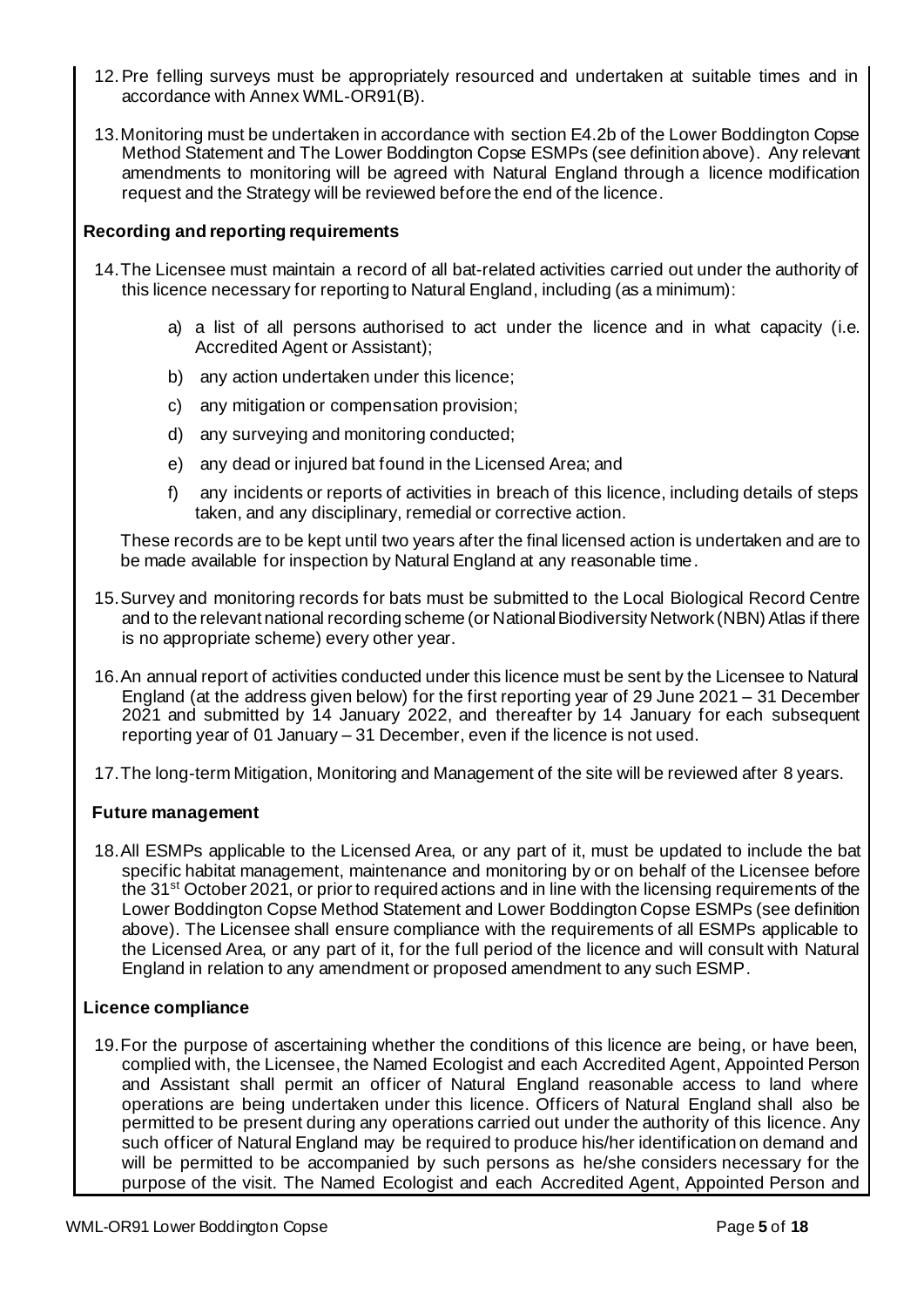Assistant shall give all reasonable assistance to an officer of Natural England and any persons accompanying him/her.

- 20.Failure to comply with the terms and conditions of this licence (including the recording and reporting requirements) will, by default, render this licence null and void and it may not be relied upon until such time that Natural England confirms in writing that its use may resume.
- 21.Natural England must be informed of all breaches to this licence within 48 hours of the Licensee becoming aware of a breach occurring. Unless advised otherwise by Natural England, the Licensee must take the necessary steps to address any breaches or poor practice identified as soon as practicable.

| Issued by and on behalf of Natural England on: | 30 June 2021 |
|------------------------------------------------|--------------|
|                                                |              |

## **INFORMATION and ADVICE**

- a. Any requests for information in a licence will be considered under the Environmental Information Regulations 2004 and the Freedom of Information Act 2000 as appropriate.
- b. The licence may be modified, extended, terminated or revoked at any time by Natural England or the Secretary of State, but this will not be done unless there are good reasons for doing so.
- c. This licence conveys no authority for actions prohibited by any other legislation. For example, anyone acting under this licence is not exempt from the provisions of Section 28E of the 1981 Act. This means that owners/occupiers are obliged to give notice to Natural England if they propose to carry out an operation likely to damage a Site of Special Scientific Interest (SSSI). To identify SSSIs and the features for which they are designated, refer to www.magic.gov.uk. For further advice or to request consent for an activity please contact the Natural England 'Responsible Officer' for the relevant site(s). Contact details are available from the Natural England Enquiry Service (see below).
- d. No person convicted on or after 1 January 2010 of an offence under the Conservation of Habitats and Species Regulations 2017, the 1981 Act, the Protection of Badgers Act 1992, the Deer Act 1991, the Hunting Act 2004, the Wild Mammals (Protection) Act 1996, the Animal Welfare Act 2006 or the Protection of Animals Act 1911 (all as amended) may use this licence without the permission of Natural England unless, in respect of that offence, either:
	- i. they are a rehabilitated person for the purposes of the Rehabilitation of Offenders Act 1974 and their conviction is treated as spent; or
	- ii. a court has made an order discharging them absolutely.
	- Any request to use the licence by a person to whom this note applies will be considered on its merits.
- e. The common name or names of species given in the Licence, Annexes, and associated documents are included by way of guidance only; in the event of any dispute or proceedings, it is the scientific name of a species that will be taken into account.

#### **Training requirements**

f. Training must be relevant to the conditions and the activities permitted by the licence and should be undertaken at regular intervals. This should include: identification of European and other protected species, and non-native species relevant to the activities authorised by this licence and signs indicating they may be present; surveying techniques; best practice guidance and reasonable avoidance measures; mitigation techniques and methods, and a working knowledge of the relevant law.

#### **General Welfare Considerations**

- g. Persons acting under this licence may photograph any protected species named in this licence in connection with licensed work provided that this causes no additional disturbance or any other harm.
- h. Under the Animal Welfare Act 2006 it is an offence to cause any unnecessary suffering to an animal under the control of man (section 4). This applies to the treatment of animals (including non-target species) held in nets, traps, etc.

## **The limits of licences**

Licences permit action only for the purposes specified on that licence.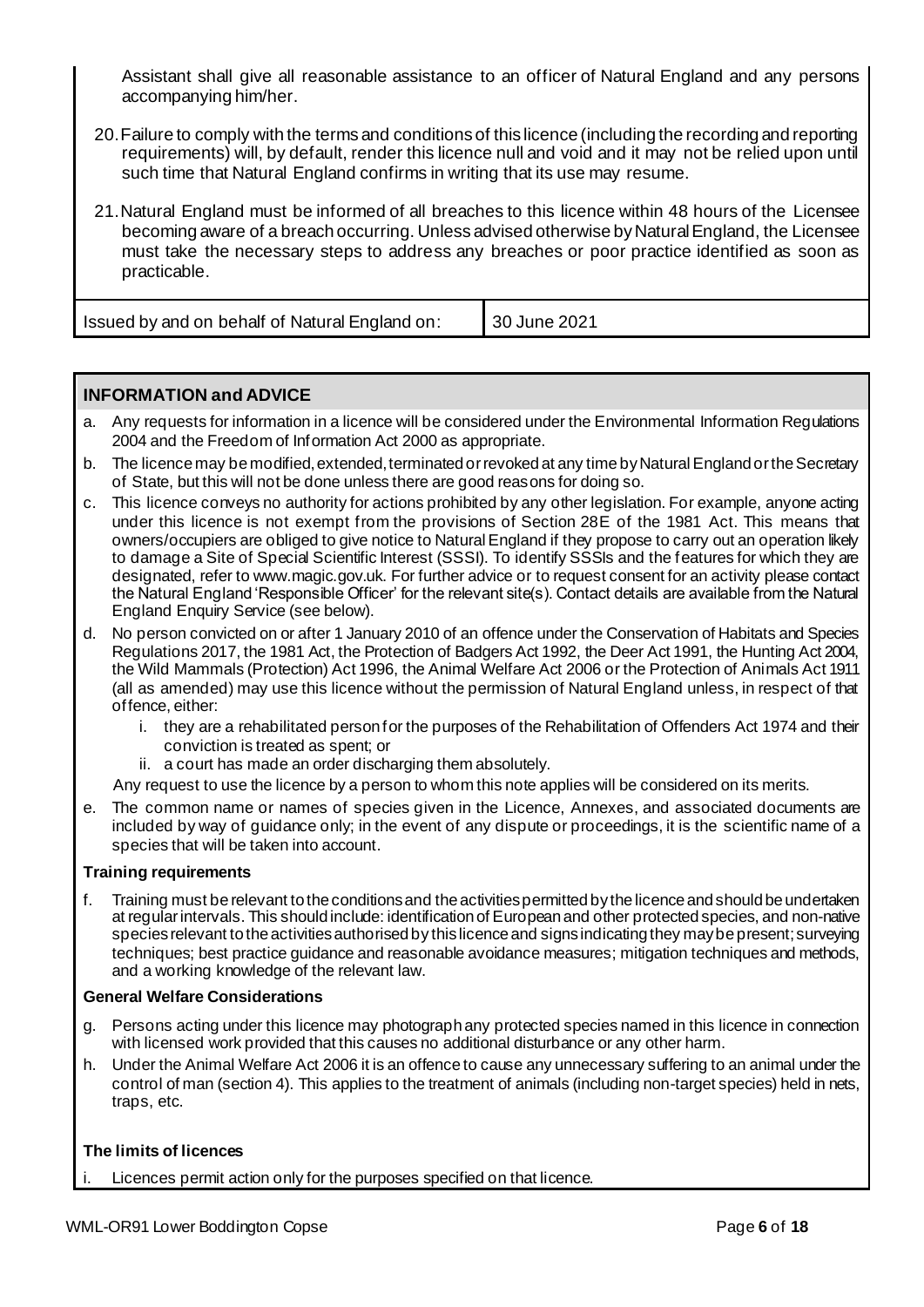- j. Licences do not permit actions prohibited under any other legislation (unless it is clearly stated that the licence does), nor do they confer any right of entry upon land.
- k. Unless otherwise stated the provisions of Natural England licences only apply landward of the mean low water mark in England. The Marine Management Organisation is responsible for all licensing seaward of the mean low water mark.
- l. No work shall be carried out under this licence on a National Nature Reserve except with the prior written permission of Natural England's 'SSSI Adviser' for the relevant site(s) (contact details available from Enquiry Service – see below).

#### **Compliance and enforcement**

- m. The Licensee is expected to monitor compliance with the licence and to take action in the event that poor practice and/or non-compliance are identified. A person may be barred from using this licence by Natural England, for example, if that person breaches the conditions of this licence. In these circumstances Natural England will notify the Licensee.
- n. Natural England checks compliance with licences and the attached conditions. Where breaches are identified, these may be subject to enforcement action.

| <b>Contact details for Natural England</b>                                           | Other useful contacts                                                                                                           |
|--------------------------------------------------------------------------------------|---------------------------------------------------------------------------------------------------------------------------------|
| For licensing enquiries (& Reporting):                                               | <b>Local Record Centres: to find out where your nearest Local</b>                                                               |
| Telephone 020 802 61089                                                              | Record Centre is visit the Association of Local Environmental<br>Record Centres website at: http://www.alerc.org.uk/find-an-    |
| HS2wildlifelicensing@naturalengland.org.uk<br>Email                                  | Irc.html                                                                                                                        |
| <b>Postal address</b>                                                                |                                                                                                                                 |
| Wildlife Licensing, Natural England, Horizon House,<br>Deanery Road, Bristol BS1 5AH | <b>Legislation:</b> to view the full text of the legislation referred to in<br>this licence visit http://www.legislation.gov.uk |
| For other enquiries use the Enquiry Service:                                         |                                                                                                                                 |
| 0300 060 3900<br><b>Telephone</b>                                                    | <b>Feedback and Complaints:</b> we welcome and value your<br>compliments, complaints, suggestions and comments about our        |
| Email<br>enquiries@naturalengland.org.uk                                             | services. Please see our 'Contactus' section for more details.                                                                  |
| Web<br>Natural England - GOV.UK                                                      | https://www.gov.uk/government/organisations/natural-<br>england#org-contacts                                                    |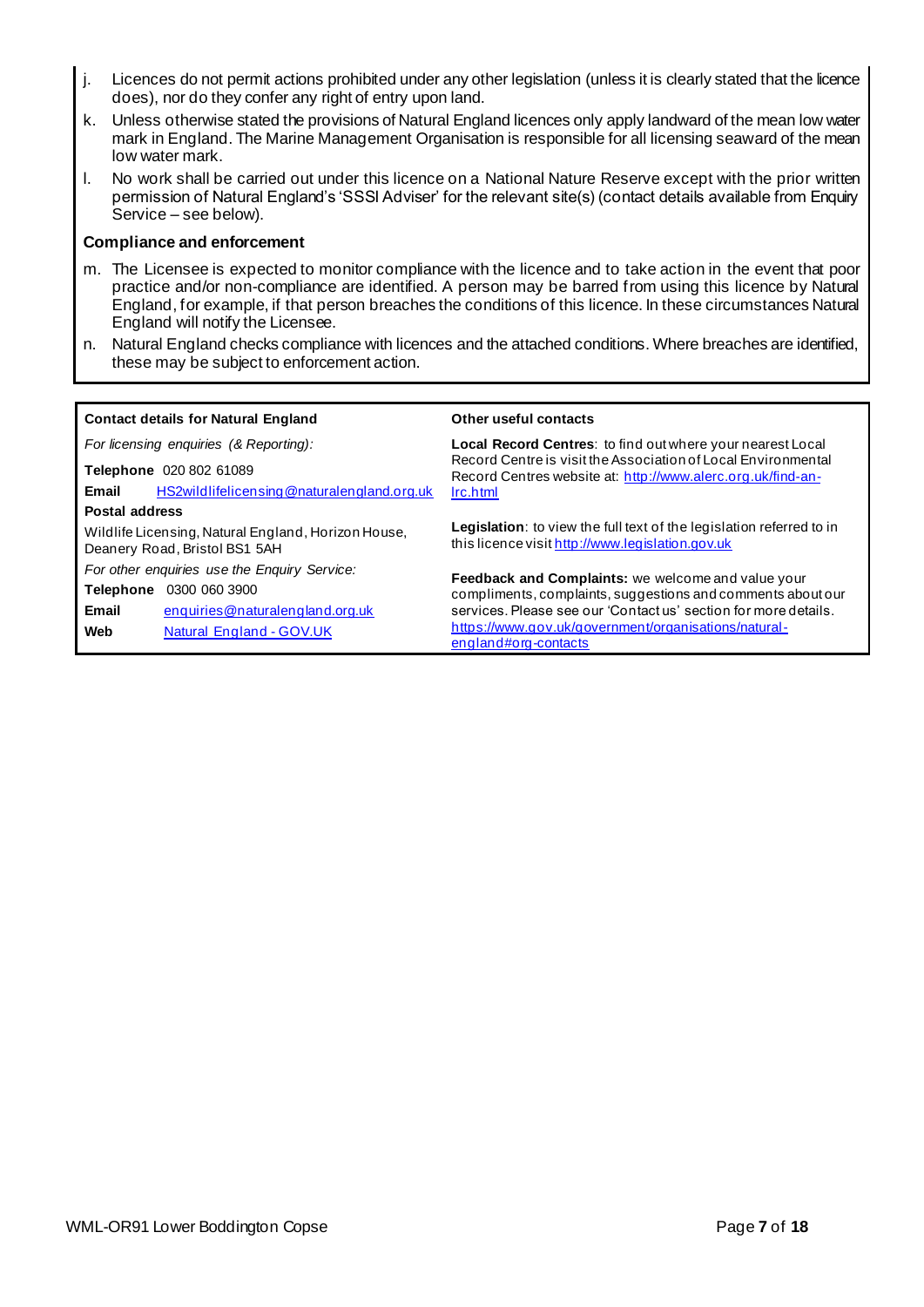## **Using and Sharing Your Information**

#### **Who is collecting my data?**

The data controller is Natural England, Foss House, Kings Pool, 1-2 Peasholme Green, York, Y01 7PX. You can contact the Natural England Data Protection Manager at: Natural England, County Hall, Spetchley Road, Worcester, WR5 2NP; foi@naturalengland.org.uk.

Any questions about how we are using your personal data and your associated rights should be sent to the above contact. The Data Protection Officer responsible for monitoring that Natural England is meeting the requirements of the legislation is: Defra group Data Protection Officer, Department for Environment, Food and Rural Affairs, SW Quarter, 2nd floor, Seacole Block, 2 Marsham Street, London SW1P 4DF. DefraGroupDataProtectionOfficer@defra.gsi.gov.uk.

**What of my data is being collected and how is it used? What is the legal basis for the processing?** The information on the licence application form and any supporting material will be used by Natural England to undertake our licensing functions. This will include, but is not limited to assessing your application, issuing a licence if applicable, monitoring compliance with licence conditions and collating licence returns and reports. The personal information we will process will include, but is not limited to your name and contact details, customer type and reasons for wanting a licence.

Processing is necessary for the performance of a task carried out in the public interest or in the exercis e of official authority vested in the data controller. That task is to conduct the licensing functions as delegated by Defra to Natural England under Part 8 Agreement under section 78 of the Natural Environment and Rural Communities Act 2006

#### **Who will my data be shared with?**

Your personal data may be shared by us with the Department for Food, Environment and Rural Affairs and its executive agencies including the Rural Payments Agency and the Environment Agency. This will be used to monitor and evaluate the effectiveness of our work.

- It may also be shared with:
	- Police.
	- $HS2$  LTD.

We will respect personal privacy, whilst complying with access to information requests to the extent necessary to enable Natural England to comply with its statutory obligations under the Environmental Information Regulations 2004, and the Freedom of Information Act 2000.

**If you are relying on my consent to process my data, can I withdraw my consent**?

No, because the processing is not based on consent.

#### **How long will my data be held for?**

Your personal data will be kept by us for 7 years after the expiry of your licence or longer if stated in the licence conditions.

#### **What will happen if I don't provide the data?**

Failure to provide this information will mean that Natural Eng land will not be able process your licence application.

#### **Will my data be used for automated decision-making or profiling?**

The information you provide is not connected with individual decision making (making a decision solely by automated means without any human involvement) or profiling (automated processing of personal data to evaluate certain things about an individual).

#### **Will my data be transferred outside of the EEA?**

The data you provide will not be transferred outside the European Economic Area.

#### **What are my rights?**

A list of your rights under the General Data Protection Regulation, the Data Protection Act 2018, is accessible at: https://ico.org.uk/for-organisations/guide-to-the-general-data-protection-regulationgdpr/individual-rights/

#### **How do I complain?**

You have the right to lodge a complaint with the ICO (supervisory authority) at any time. Should you wish to exercise that right full details are available at: https://ico.org.uk/for-organisations/guide-to-the-general-dataprotection-regulation-gdpr/individual-rights/

#### **Natural England's Information Charter can be found here:**

https://www.gov.uk/government/organisations/natural-england/about/personal-information-charter

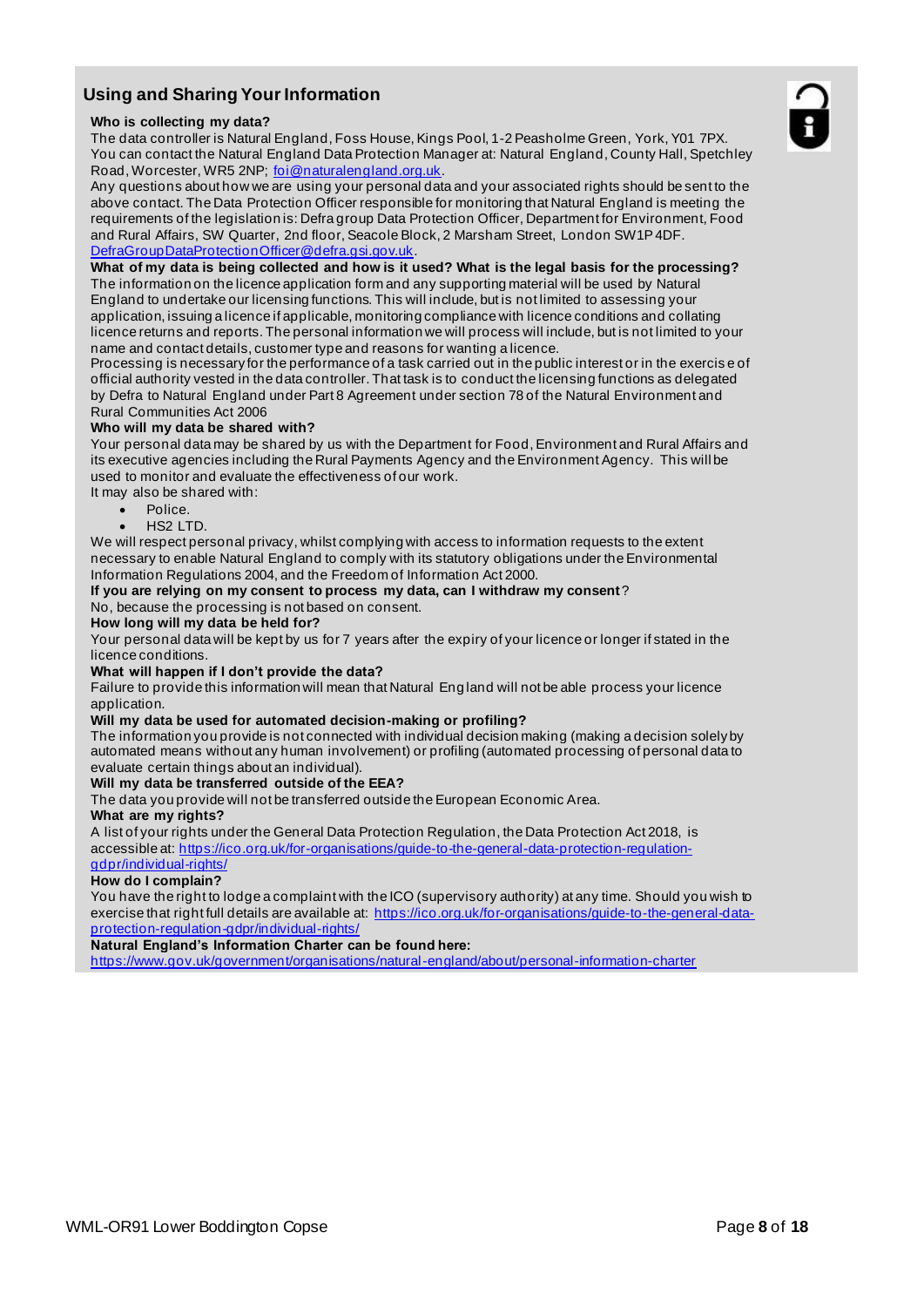# **ANNEX WML – OR91(A)**

This Annex defines the boundaries and areas of the Licensed Area – As shown on Figure C5b



WML-OR91 Lower Boddington Copse **Page 9** of **18** Page 9 of **18** 



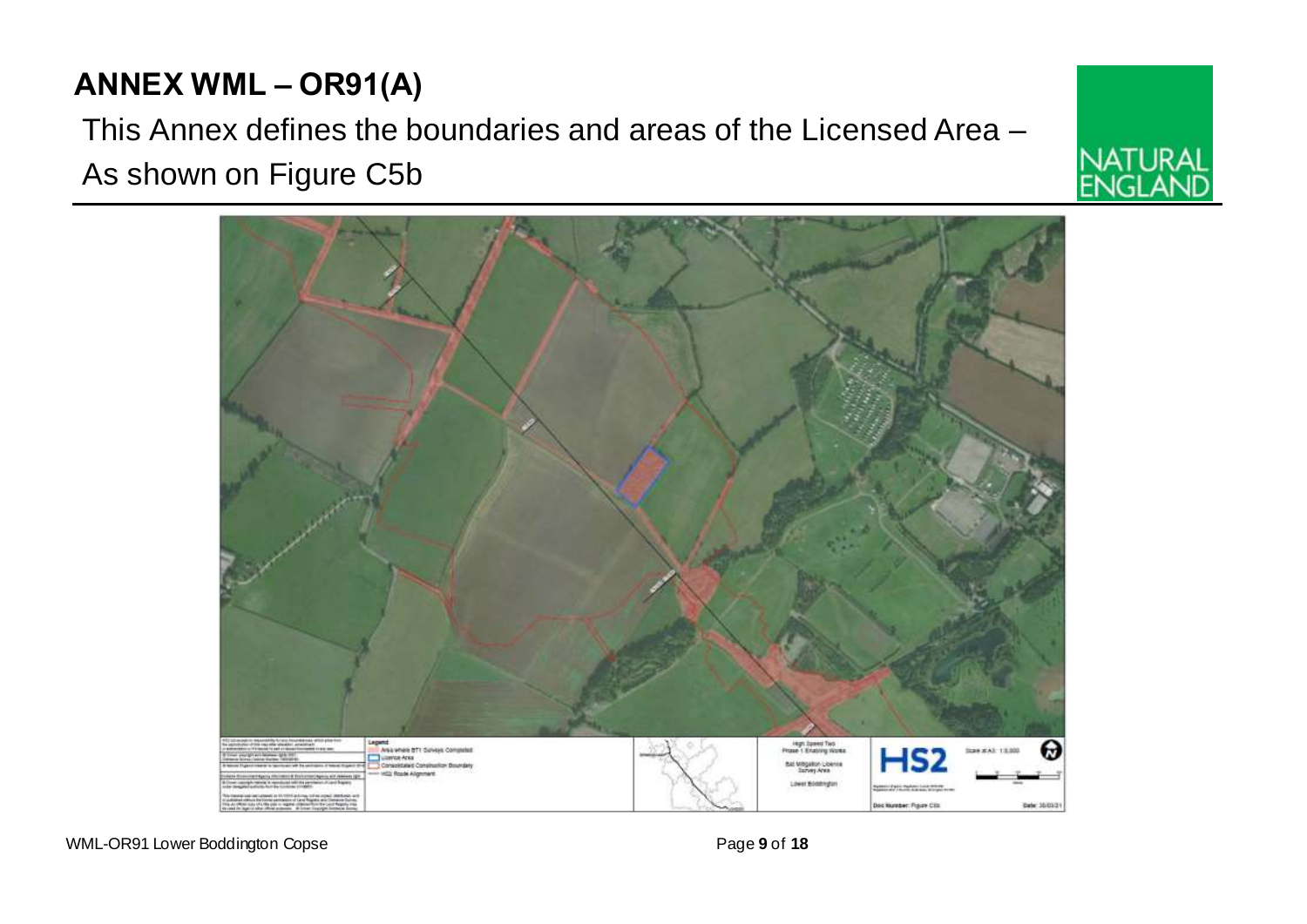# **ANNEX WML – OR91(B)**

# Permitted activities and licensed methods for bats within the Licensed Area



## **OVERVIEW**

This Annex specifies the activities and operations affecting bats that are permitted within the Licensed Area and includes relevant conditions. Surveys and inspections for bats in trees identified as having bat roost potential must be undertaken to establish whether bats are present prior to undertaking tree works. This Annex does not permit works to trees where a species of bat or roost types not covered by this licence is present.

- **Activities permitted** I. Capture
	- II. Transport
	- III. Disturb
	- IV. Damage or destroy the resting places of specified bat species (See Table 1 and Table 2 below).

This licence permits activities affecting the following roost types only: Day roosts; and Night roosts (see Definitions at Condition B27).

**Purpose(s) for which these activities may be conducted** Imperative reasons of overriding public interest including those of a social or economic nature and beneficial consequences of primary importance for the environment.

## **IMPORTANT**

These activities are subject to the terms and conditions set out in the main licence in addition to those in this Annex. All terms and conditions in this Annex must be fully adhered to whether or not they are identified in Table 1. Terms and conditions that have a particular relevance to an activity are identified in Table 1 for ease of reference only.

Definitions in the main licence also apply to this Annex and further definitions specific to this Annex are set out at Conditions B27 and B28.

#### **Interpreting the table of permitted activities and operations**

- *Permitted activities and operations*: a brief description of each activity or operation permitted under the licence.
- *Actions made lawful by this licence:* for each activity or operation listed the presence of a corresponding 'X' indicates which acts are made lawful if conducted in accordance with the terms and conditions of this licence.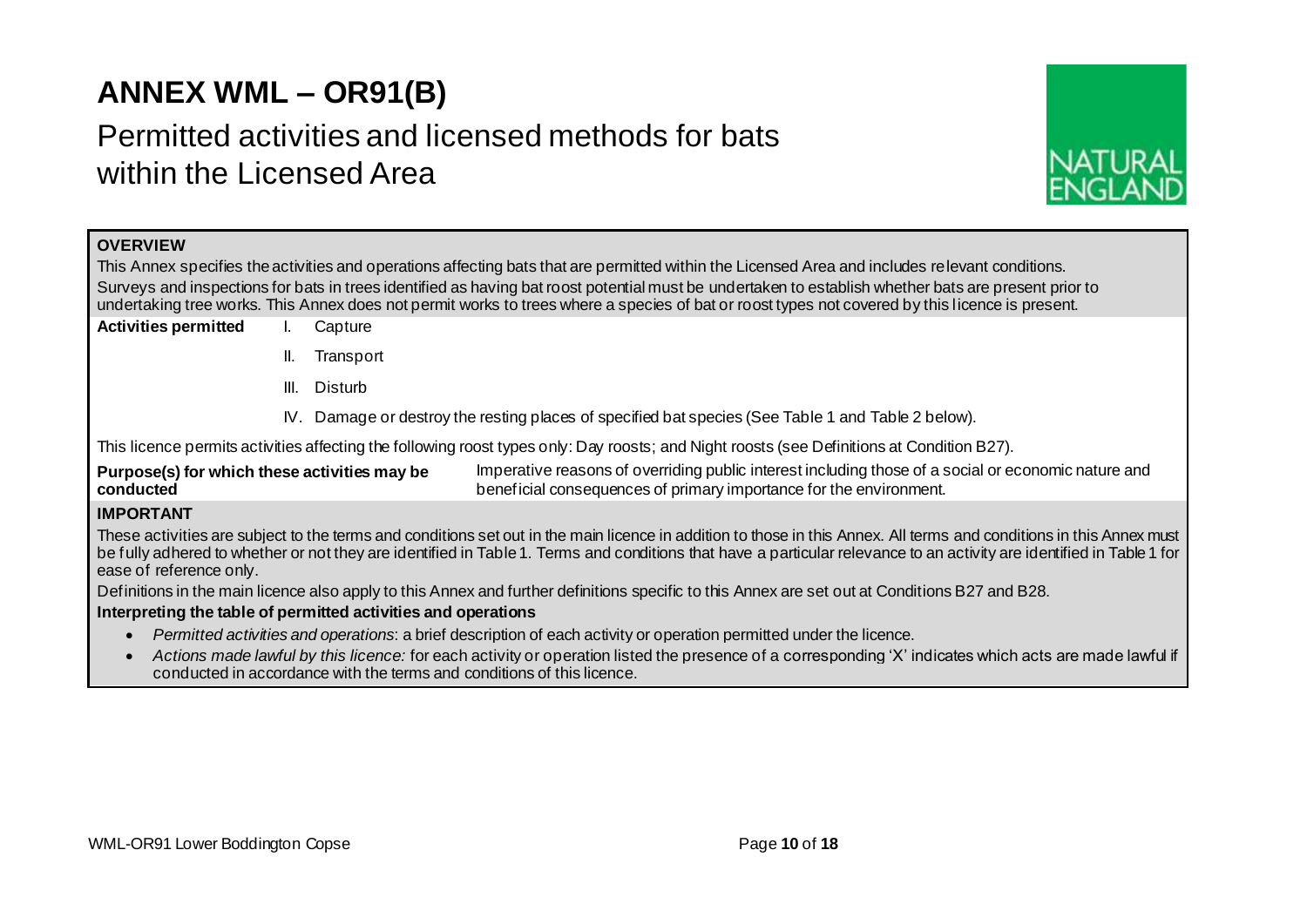|                                                                                  | Actions made lawful by this<br>licence |                  |                | <b>Additional</b><br>condition No.<br>especially<br>relevant to the<br>action | <b>Permitted</b><br>methods | <b>Species</b><br>permitted |                                     |                                                                                            |                                                                                                                                                                                             |                                                                                                                                                                                                                |
|----------------------------------------------------------------------------------|----------------------------------------|------------------|----------------|-------------------------------------------------------------------------------|-----------------------------|-----------------------------|-------------------------------------|--------------------------------------------------------------------------------------------|---------------------------------------------------------------------------------------------------------------------------------------------------------------------------------------------|----------------------------------------------------------------------------------------------------------------------------------------------------------------------------------------------------------------|
| <b>Permitted activities</b><br>and operations                                    | Capture                                | Transport        | <b>Disturb</b> | Damage<br>resting place                                                       | breeding sites<br>Damage    | resting place<br>Destroy    | Destroy<br>coding sites<br>breeding |                                                                                            |                                                                                                                                                                                             |                                                                                                                                                                                                                |
| Noise, lighting and<br>vibration caused by<br>construction related<br>activities |                                        |                  | X              | X                                                                             |                             |                             |                                     | B1, B2, B3, B4,<br><b>B10</b>                                                              | Disturbance by<br>noise, lighting and<br>vibration                                                                                                                                          |                                                                                                                                                                                                                |
| Pre-works inspection<br>of trees                                                 | X                                      | $\boldsymbol{X}$ | $\times$       | X                                                                             |                             |                             |                                     | B1, B2, B3, B4,<br>B <sub>5</sub>                                                          | By hand;<br>Endoscope; Torch<br>illumination; Static<br>hand-held net;                                                                                                                      |                                                                                                                                                                                                                |
| Roost loss through<br>tree felling                                               | X                                      | $\mathsf{X}$     | $\mathsf{X}$   | $\times$                                                                      |                             | X                           |                                     | B1, B2, B3, B4,<br>B5, B6, B7, B8,<br>B9, B10, B11,<br>B12, B13, B14,<br>B15, B16, 17, B18 | Exclusion by one<br>way door or valve;<br>Permanent<br>exclusion;<br><b>Destructive Search</b><br>by Soft Demolition;<br>Destructive Search<br>by Soft Felling;<br>Mechanical<br>Demolition | Common pipistrelle bat,<br>soprano pipistrelle bat,<br>Nathusius' pipistrelle, noctule<br>bat, brown long-eared bat,<br>Natterer's bat, whiskered bat,<br>Brandt's bat, Leisler's bat, and<br>Daubenton's bat. |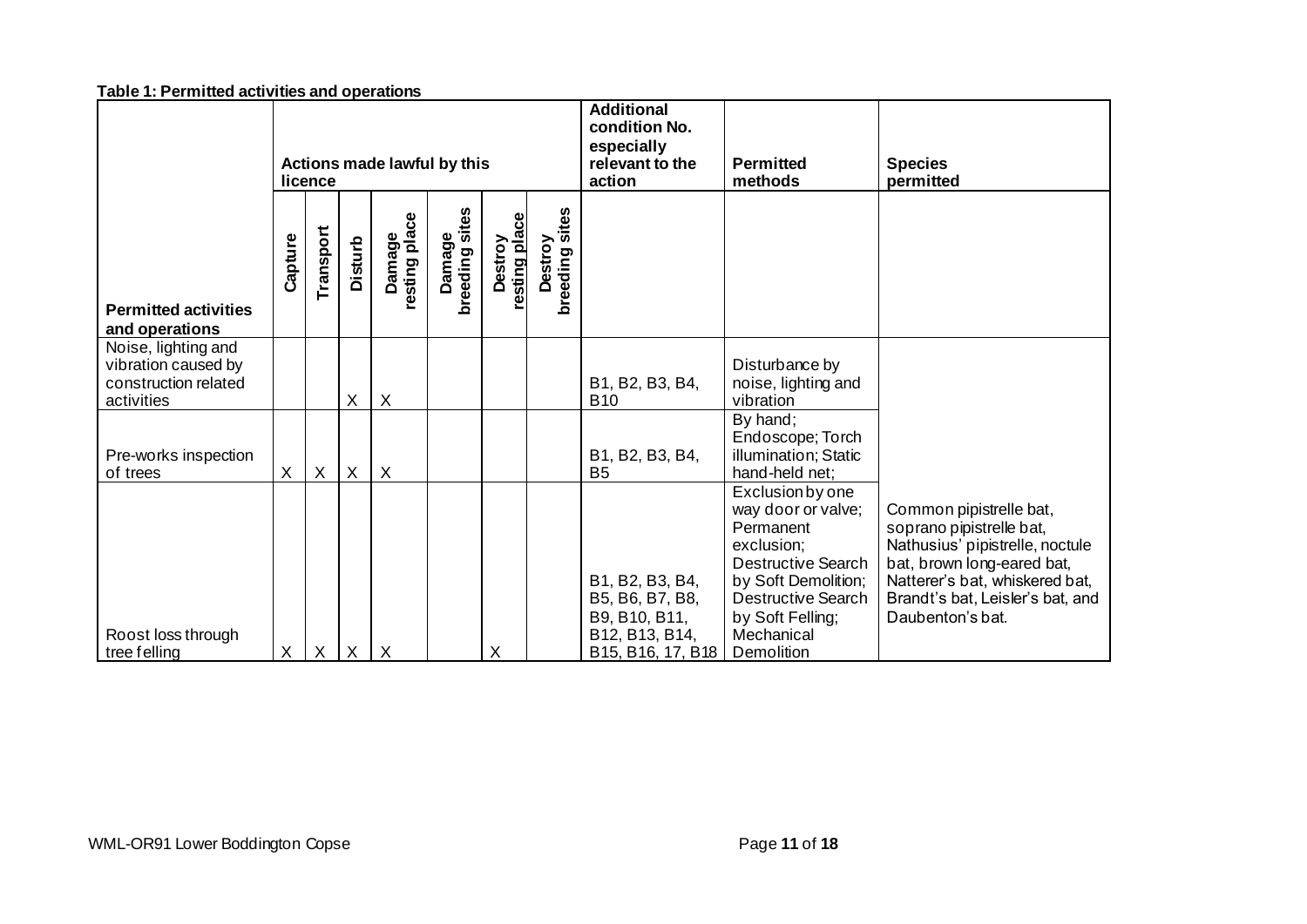#### **Table 2: Licensable activities and maximum numbers:**

| <b>Species</b>          | Licensable activities and maximum numbers: |                |                |                            |                             |                             |                                  |
|-------------------------|--------------------------------------------|----------------|----------------|----------------------------|-----------------------------|-----------------------------|----------------------------------|
|                         | Capture                                    | Transport      | <b>Disturb</b> | Damage<br>resting<br>place | resting<br>Destroy<br>place | breeding<br>Damage<br>sites | 0<br>breedin<br>Destroy<br>sites |
| Brown long-eared bat    | 10                                         | 10             | Not Specified  |                            |                             |                             |                                  |
| Natterer's bat          | 10                                         | 10             | Not Specified  |                            |                             |                             |                                  |
| Whiskered bat           | 5                                          | 5              | Not Specified  |                            |                             |                             |                                  |
| Brandt's bat            | 5                                          | 5              | Not Specified  |                            |                             |                             |                                  |
| Daubenton's bat         | 3                                          | 3              | Not Specified  | 11                         | 11                          | 0                           | $\mathbf 0$                      |
| Common pipistrelle bat  | 5                                          | 5              | Not Specified  |                            |                             |                             |                                  |
| Soprano pipistrelle bat | 10                                         | 10             | Not Specified  |                            |                             |                             |                                  |
| Noctule bat             | $\overline{2}$                             | $\overline{2}$ | Not Specified  |                            |                             |                             |                                  |
| Leisler's bat           | $\overline{2}$                             | $\overline{2}$ | Not Specified  |                            |                             |                             |                                  |
| Nathusius pipistrelle   | $\overline{2}$                             | $\overline{2}$ | Not Specified  |                            |                             |                             |                                  |
| <b>Maximum total</b>    | 54                                         |                |                | 11 (damage / destroy)      |                             | 0                           | $\mathbf 0$                      |

The maximum number(s) stated in the above table refers to the maximum number of individuals of the stated species that can be captured or transported under the terms of this licence and the maximum number/s of resting places (see definition B27) or breeding sites that can be damaged or destroyed under this licence (if applicable).

## **ANNEX B LICENCE CONDITIONS**

## **Working under this licence:**

- B1. This licence is only to be used in connection with the Project Description and only when alternatives recognised by the Named Ecologist or an Accredited Agent are not appropriate to the conservation of bats.
- B2. The Licensee, the Named Ecologist, Accredited Agents, the Appointed Person and Assistants must adhere to the activities and timescales agreed in the Lower Boddington Copse WorkSchedule**.**
- B3. The Named Ecologist or an Accredited Agent must ensure that all those involved with the licensed works understand by way of a 'tool

WML-OR91 Lower Boddington Copse **Page 12** of **18**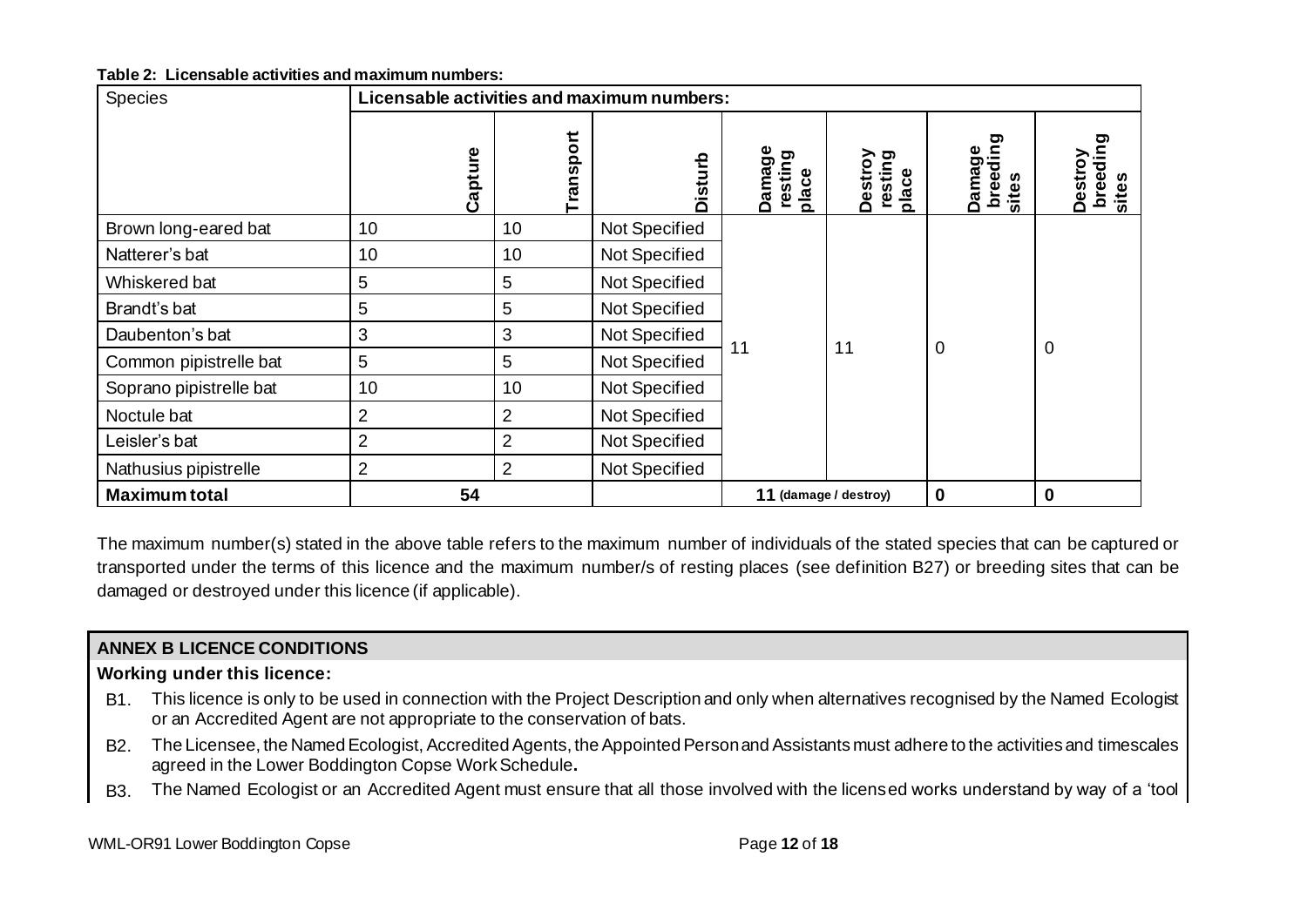box talk' that bats are present; the legislation relating to bats; measures that will be used to protect them; good working practices; licensed activities and what to do should bats be found. This information must be provided before any licensed works commence on site. A written record that this has been undertaken, and that it covers the above points, must be kept by the Named Ecologist or Accredited Agent and made available to Natural England or any police officer on request.

## **Methodology:**

- B4. All relevant animal welfare legislation must be complied with at all times.
- B5. All works must be undertaken using best practice methodology to ensure minimal risk to bats. Persons acting under this licence must abide by the advice on excluding bats, handling bats and working in bat roosts in the most up to date edition of the *"Bat Mitigation Guidelines"* and the *"Bat Workers Manual"*. "*The Bat Survey - Good Practice Guidelines*" are available from the BCT website. You are expected to check whether this guidance has been updated and if so, to ensure that you act in accordance with the most up to date version. In addition to this:
	- a) The use of endoscopes, artificial light from torches, Destructive Search by Soft Demolition (see Definition in Annex Condition B28) temporary obstruction of roost access, temporary or permanent exclusion methods (including installation) and use of static hand held nets must only be undertaken or directly supervised by the Named Ecologist, or an Accredited Agent.
	- b) Where capture and/or handling of bats are necessary, only the Named Ecologist, Accredited Agent, or an Assistant may do so. Capture/handling/exclusion of bats must only be undertaken in conditions suitable for bats to be active.
	- c) Where bats are discovered and taken under this licence they must either be relocated to a suitable roost for the species, or where bats are held this must be done safely and bats released on site at dusk in, or adjacent to, suitable foraging/ commuting habitat in safe areas within or directly adjacent to the pre-works habitat. Where a bat is unexpectedly discovered in adverse weather conditions, condition B14 must be followed.
	- d) Endoscopes and handheld nets are only to be used to assist with the locating and capture of bats.
	- e) Temporary and permanent exclusion must be carried out using techniques specified in the most up to date edition of the '*Bat Workers Manual*'. If one-way exclusion devices are to be used, each device must remain in position for a period of at least 5 consecutive days/ nights throughout a spell of suitable weather conditions, or longer until these conditions prevail.
	- f) Prior to destructive works, an inspection using torches and/or an endoscope must be performed internally to search for the presence of bats. If any bat species covered by this licence is found and is accessible, each will be captured by gloved hand or hand-held net, given a health check and then each placed carefully inside a drawstring, calico cloth holding bag or similar for transport.
	- g) Following inspection and exclusion operations, the removal of any feature with bat roost potential, will be only performed by hand and under direct ecological supervision. Where applicable, materials will be removed carefully away and not rolled or sprung to avoid potential harm to bats. The undersides of materials will be checked by the Named Ecologist or Accredited Agent for bats that may be clung to them before removal.
- B6. For trees that are safe to climb and that possess Potential Roosts Features (PRFs) that can be accessed, pre-felling climbing inspections will be undertaken immediately prior to tree felling. For known roosts and PRFs consisting of cavities (or similar), Destructive Search by Soft Felling (see Definition in Annex Condition B28) will take place on the same day as the pre-felling inspection.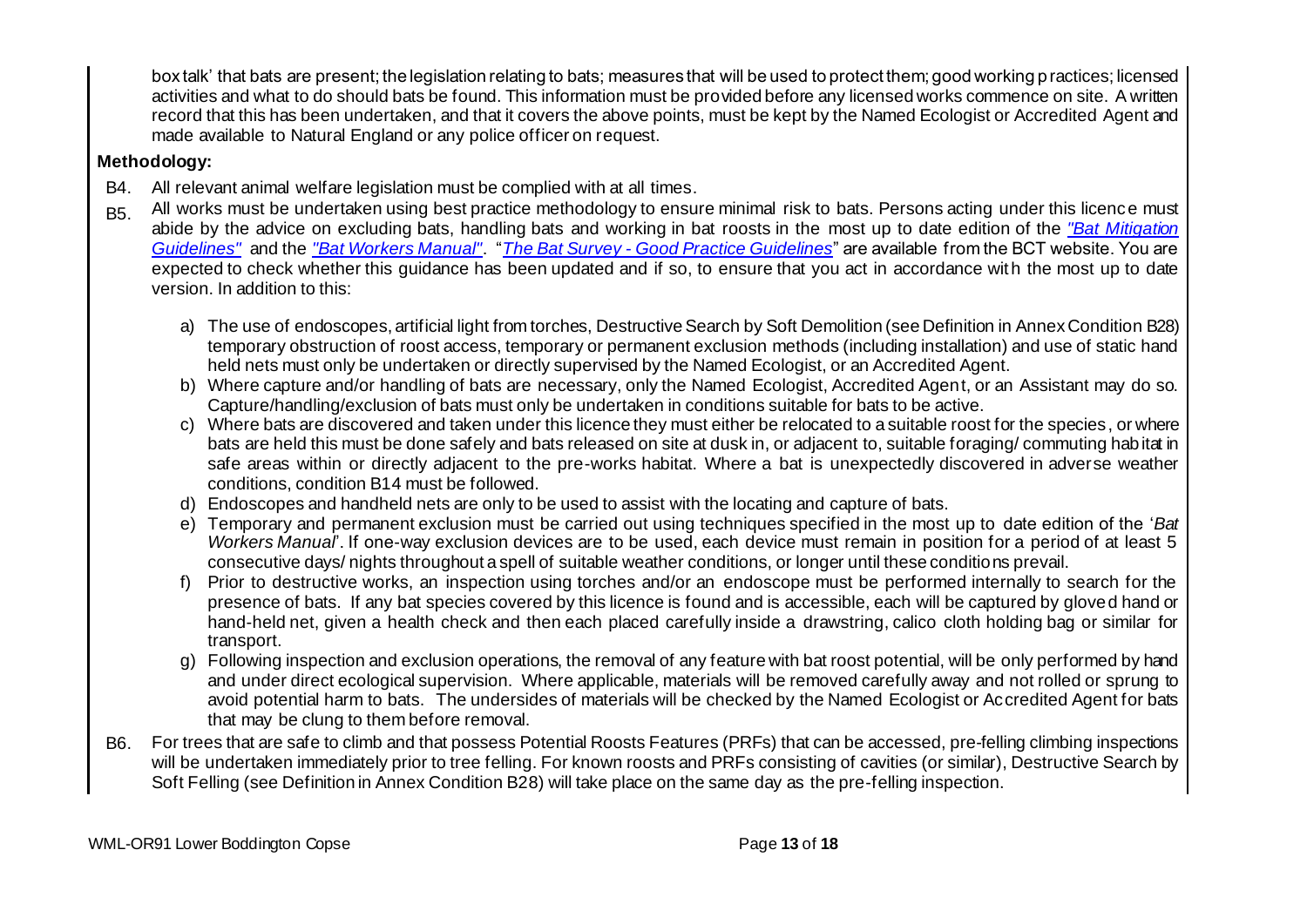- B7. For PRFs confirmed as containing no bats, the PRF will be immediately felled or made unsuitable for bats. Materials used for soft blocking must be appropriate for intended purposed and not risk entrapping or capturing bats or other wildlife.
- B8. For PRFs that contain bats, bats will be removed in line with the procedures specified in Condition B5 above.
- B9. Should bats be discovered inside a tree and cannot be successfully captured due to the nature of the roost feature, climbers will withdraw. In this circumstance, during the active bat season (April-October), an emergence survey followed by dawn re-entry survey in suitable weather conditions will be undertaken in relation to the confirmed roost (using infrared (IR) cameras) to identify when bats have left the roost and not re-entered. This will be followed by tree climbing and soft blocking of the roost prior to felling. If tree climbing is not possible the tree must undergo a Destructive Search by Soft Felling (see Definition in Annex Condition B28).

## **Impacts**:

B10. Disturbance of bats and damage and/or destruction of bat roosts will be limited to those trees shown on the Lower Boddington Copse Bat Impacts Maps.

## **Undertaking works on roosts under this licence:**

- B11. A written record must be kept of capture and exclusion efforts undertaken, including weather conditions (including over-night minimum temperature and rainfall), numbers and species of bats captured/taken and duration of exclusion process.
- B12. Destructive Searches by soft felling (See Definition in Annex Condition B28) may only be carried out when it is dry and mild and after temperatures have not dropped below 8°C for 4 days.
- B13. Licensable activities impacting satellite, maternity and hibernation roosts (see Definition in Annex Condition B27) must not be undertaken while the roost is in use for these purposes. Where the roosts are excluded ahead of seasonal use, appropriate compensation (if required) must be in place and available for use prior to exclusions taking place.
- B<sub>14</sub>. If individual bats are discovered unexpectedly, including during periods of adverse weather, then the following steps must be taken:
	- a) Works to that feature/structure/building must stop immediately. If the Named Ecologist or an Accredited Agent is not on site, he/she must be contacted immediately to attend the site.
	- b) Do not expose the bat or cause it to fly out of the roost on its own accord.
	- c) The bat must only be handled by the Named Ecologist or an Accredited Agent unless it is in immediate danger. The bat must be carefully placed in a lidded ventilated box with a piece of clean cloth and a small shallow container with some water. The box must be kept in a safe, quiet location.
	- d) Care must be taken to avoid rousing the bat during transfer to a suitable location which may be a suitable hibernation box or other alternative roost constructed, providing a safe, quiet environment with stable, suitable temperature and relatively high humidity, safe from further disturbance.
	- e) The Named Ecologist must re-assess the structure and determine whether works can continue under this licence, or whether a modification to the licence is required before works re-commence. A written record must be kept of this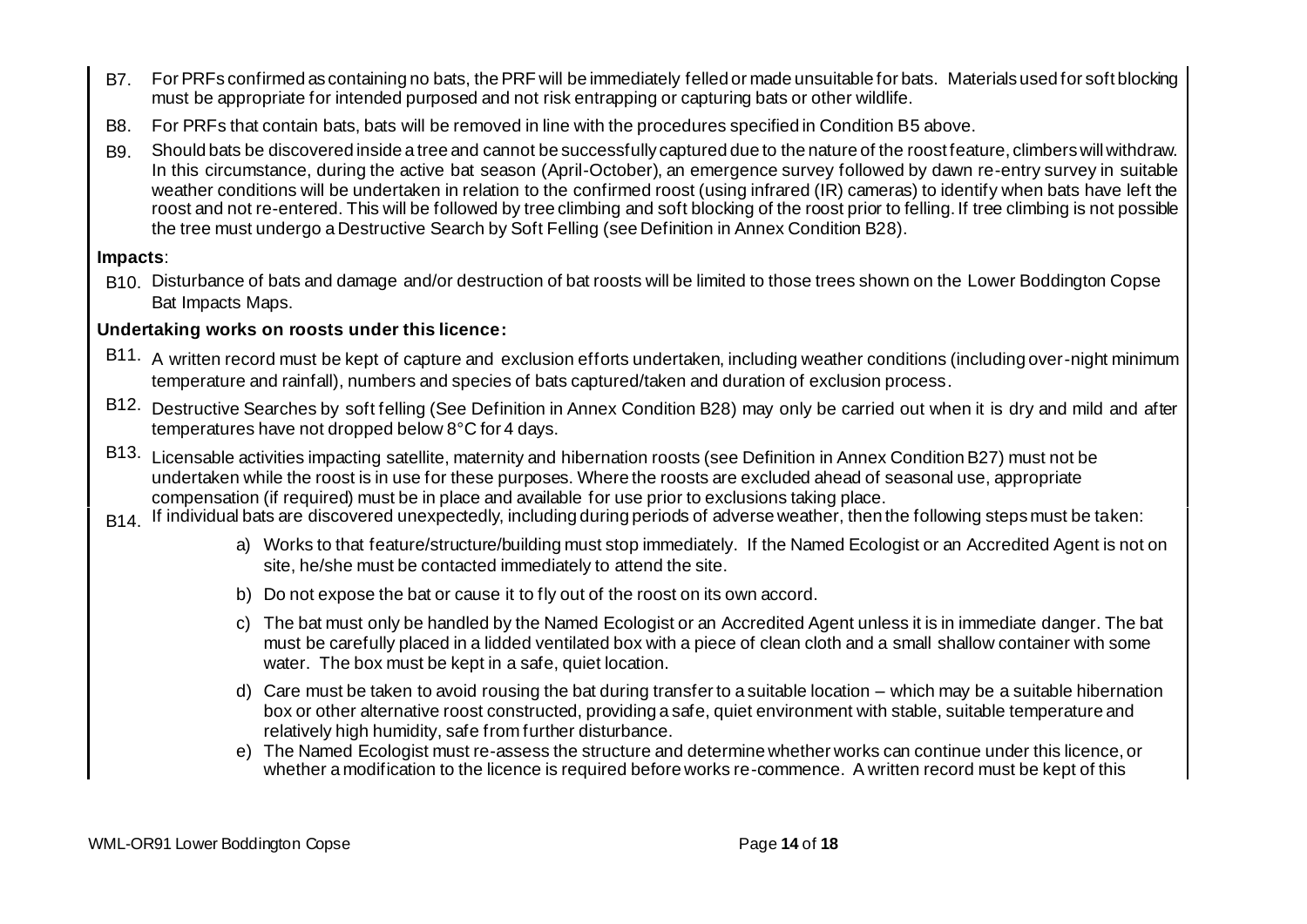decision and made available to Natural England or any police officer on request. This incident must also be reported on the licence return form.

- f) Any underweight or injured bats must be taken into temporary care by an experienced bat carer and looked after until such time that the bat can be transferred to a suitable replacement roost at the same site, or weather conditions are suitable for release at the same site.
- B15. Natural England must be notified in writing, to HS2wildlifelicensing@naturalengland.org.uk, within 48hrs of encountering 1 or more bats of any species.
- B16. Provision must be made for prompt assistance to deal with any injured bat. Any injured or dead bats must be reported to Natural England on the licence return form.
- B17. Mechanical Demolition (see Definition in Annex Condition B28) of a structure must only take place after the structure been declared free of bats by the Named Ecologist or Accredited Agent.
- B18. If individual bats are discovered unexpectedly, including during periods of adverse weather, then the following steps must be taken:
	- a) Works to that feature/structure/building must stop immediately. If the Named Ecologist or an Accredited Agent is not on site, he/she must be contacted immediately to attend the site.
	- b) Do not expose the bat or cause it to fly out of the roost on its own accord.
	- c) The bat must only be handled by the Named Ecologist or an Accredited Agent unless it is in immediate danger. The bat must be carefully placed in a lidded ventilated box with a piece of clean cloth and a small shallow container with some water. The box must be kept in a safe, quiet location.
	- d) Care must be taken to avoid rousing the bat during transfer to a suitable location which may be a suitable hibernation box or other alternative roost constructed, providing a safe, quiet environment with stable, suitable temperature and relatively high humidity, safe from further disturbance.
	- e) The Named Ecologist or an Accredited Agent must re-assess the structure and determine whether works can continue under this licence, or whether a modification to the licence is required before works re-commence. A written record must be kept of this decision and made available to Natural England or any police officer on request. This incident must also be reported on the licence return form.
	- f) Any underweight or injured bats must be taken into temporary care by an experienced bat carer and looked after until such time that the bat can be transferred to a suitable replacement roost at the same site, or weather conditions are suitable for release at the same site.

## **Compensation and mitigation:**

B<sub>19.</sub> All compensation features as shown on Figures E3a, E3b and E3c must be erected or created adjacent to the impacted areas under the direct supervision of the Named Ecologist or Accredited Agent.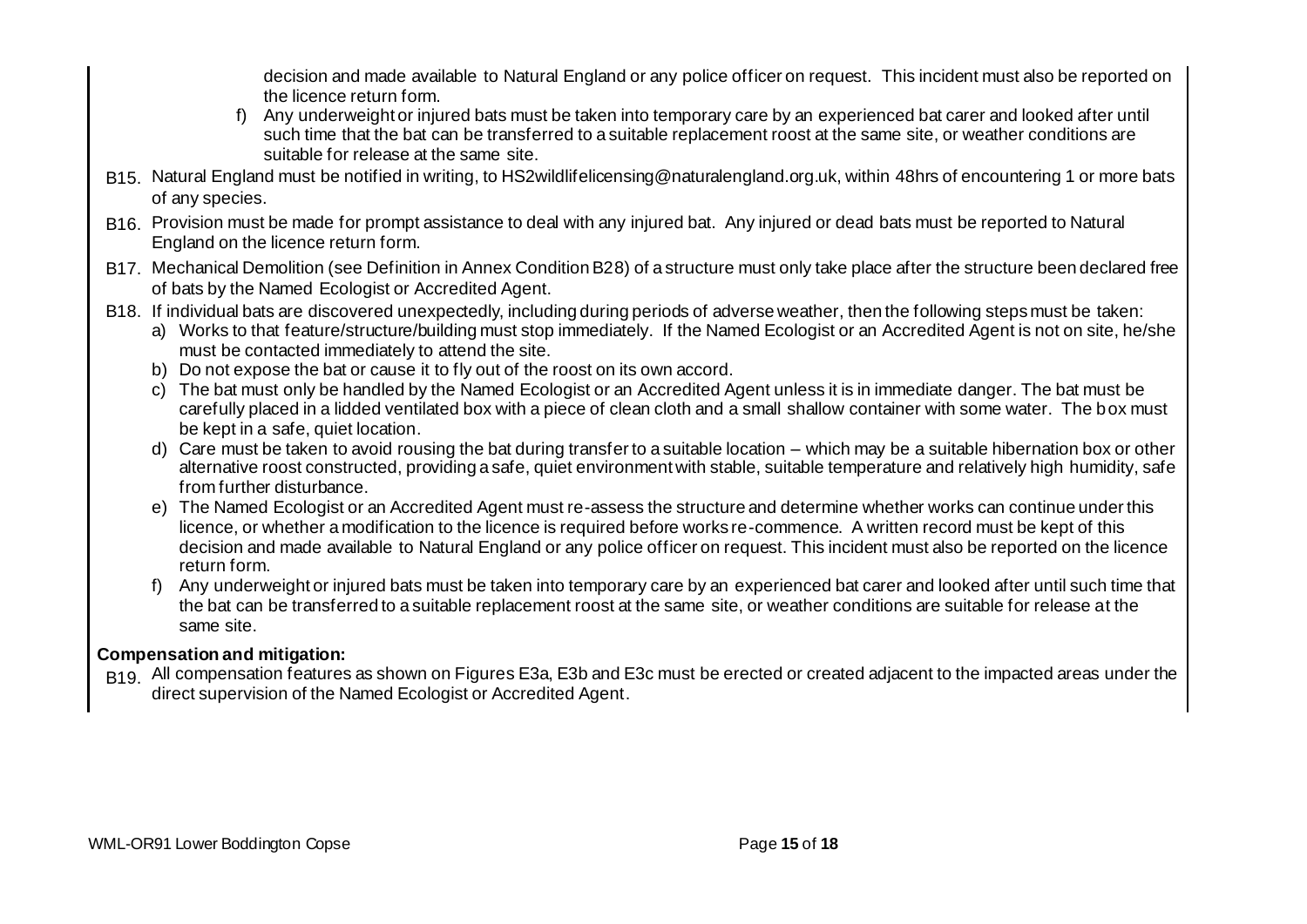B<sub>20.</sub> Bat roost mitigation features must be provided in accordance with the ratios set out in Table 4 below.

## **Table 4. Provision of bat roost mitigation features**

| Roost feature type (Existing confirmed roost or Potential<br>Roost Feature (PRF)) | Minimum replacement ratio<br>(roost mitigation feature: roost or tree lost) |  |  |  |  |
|-----------------------------------------------------------------------------------|-----------------------------------------------------------------------------|--|--|--|--|
| Annex 2 species (any roost type)                                                  | 4:1 (4 roost mitigation features per confirmed roost)                       |  |  |  |  |
| Maternity / hibernation / mating roost (any species)                              | 4:1 (4 roost mitigation features per confirmed roost)                       |  |  |  |  |
| Non-Annex 2 species<br>(any roost other than maternity, hibernation or mating)    | 2:1 (2 roost mitigation features per confirmed roost)                       |  |  |  |  |
| Trees with PRFs (moderate potential only)                                         | 1:2 (1 roost mitigation feature provided for 2 trees with moderate PRFs)    |  |  |  |  |
| Trees with PRFs (high potential only)                                             | 1:1 (1 roost mitigation feature per tree with high PRFs)                    |  |  |  |  |
| Lower Boddington Copse PRFs with potential                                        | <b>Number present</b>                                                       |  |  |  |  |
| High potential trees                                                              | Two (2) requiring two (2) replacements                                      |  |  |  |  |
| Moderate potential trees                                                          | Nine (9) requiring five (5) replacements                                    |  |  |  |  |
| Trees with maternity / hibernation potential                                      | Three (3) requiring twelve (12) replacements                                |  |  |  |  |
| <b>Total number required</b>                                                      | Nineteen (19) replacements required                                         |  |  |  |  |

B<sub>21</sub>. A roost mitigation feature may comprise either a suitable bat box, an existing PRF on a felled tree which has been relocated to an adjacent enhancement area (i.e. a 'monolith' if laid on the ground or a 'totem if stood upright') or a new 'veteranised' feature created within either a retained tree or on a felled and relocated monolith.

## **Post-development site maintenance and habitat management requirements:**

- B22. Maintenance of bat boxes must comply with the HS2 Technical Standard Ecological Monitoring Strategy (ECMS) (ref: HS2-HS2-EV-STR-000-000029 C01 dated October 2018).
- B23. In accordance with the Environmental Minimum Requirements (see Definitions) for HS2 Phase One, the licensee must submit to Natural England the Ecology Site Management Plan (ESMP) for Lower Boddington Copse. The draft ESMP will be submitted to Natural England by April 2022 for review and approval and any future versions will also be submitted in the same way.

## **Post-development monitoring and reporting requirements:**

B24. Post-impact bat population monitoring must be implemented, in accordance with section E4.2b of the Lower Boddington Copse Method Statement, Lower Boddington Copse Bat Habitat Management and Monitoring Plan and E5b of the Lower Boddington Copse Work Schedule (see definitions above). The ESMP will make reference to the HS2 Technical Standard - Ecological Monitoring Strategy (EcMS) (ref: HS2-HS2-EV-STR-000-000029 C01 dated October 2018) which specifies the monitoring to be undertaken for all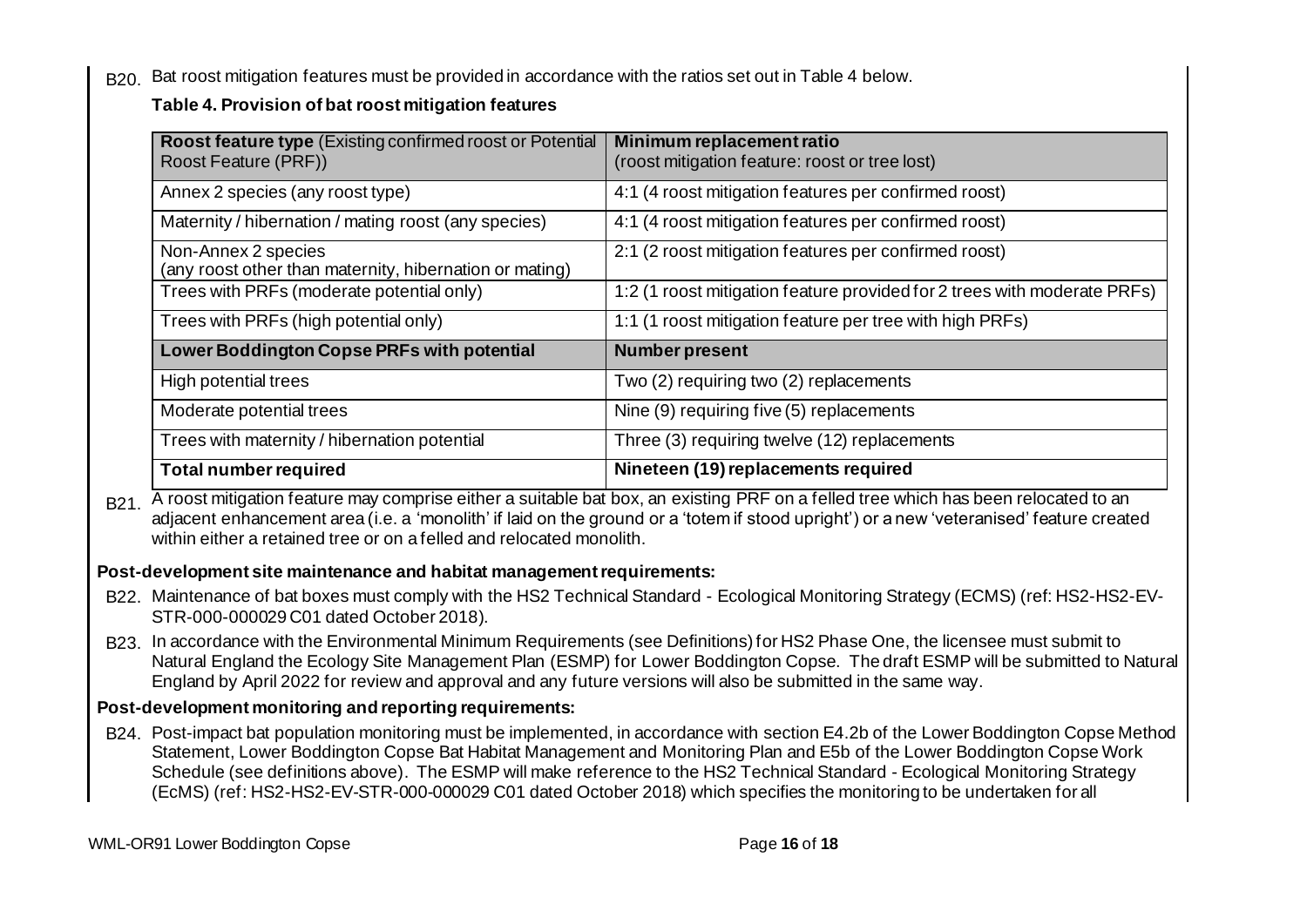compensatory and mitigation habitats.

- B25. An annual monitoring report outlining the results of monitoring and an assessment of any significant impacts must be submitted annually to Natural England following the completion of all specified methods in each calendar year for the duration of monitoring works (see Condition 11 of the licence).
- B26. It is a condition of this licence that the following reports are completed and returned to Natural England as specified:
	- I. Report of action within 14 days (two weeks) after the expiry of the licence;
	- II. Interim annual reports.
	- III. Report on the Conservation Status of the bat species present within Lower Boddington Copse during the operational phase to be submitted to Natural England for review. This should be after the monitoring in year 8 has been completed.

## **Definitions used in this annex:**

- B<sub>27</sub>. For the purpose of this licence the following roost types are defined as:
	- a. **Day roost**: a place where individual bats, or small groups of males, rest or shelter in the day but are rarely found by night in the summer.
	- b. **Night roost**: a place where bats rest or shelter in the night but are rarely found in the day. May be used by a single individual on occasion or it could be used regularly by the whole colony.
	- c. **Feeding roost**: a place where individual bats or a few individuals feed during the night but are rarely present by day.
	- d. **Transitional / occasional roost**: used by a few individuals or occasionally small groups for generally short periods of time on waking from hibernation or in the period prior to hibernation.
	- e. **Maternity roost**: where female bats give birth and raise their young to independence.
	- f. **Satellite roost**: an alternative roost found in close proximity to the main nursery colony used by a few individual breeding females or small groups of breeding females throughout the breeding season.
	- g. **Hibernation roost**: where bats may be found individually or together during winter. They have a constant cool temperature and high humidity.
	- **h. Potential Roost Feature (PRF):** features that bats could use for roosting. PRFs that may be used by bats are listed in The BCT Bat Surveys for Professional Ecologists: Good Practice Guidelines (3rd edition)
	- **i. Resting Place:** A tree in which bats rest is defined as a resting place.